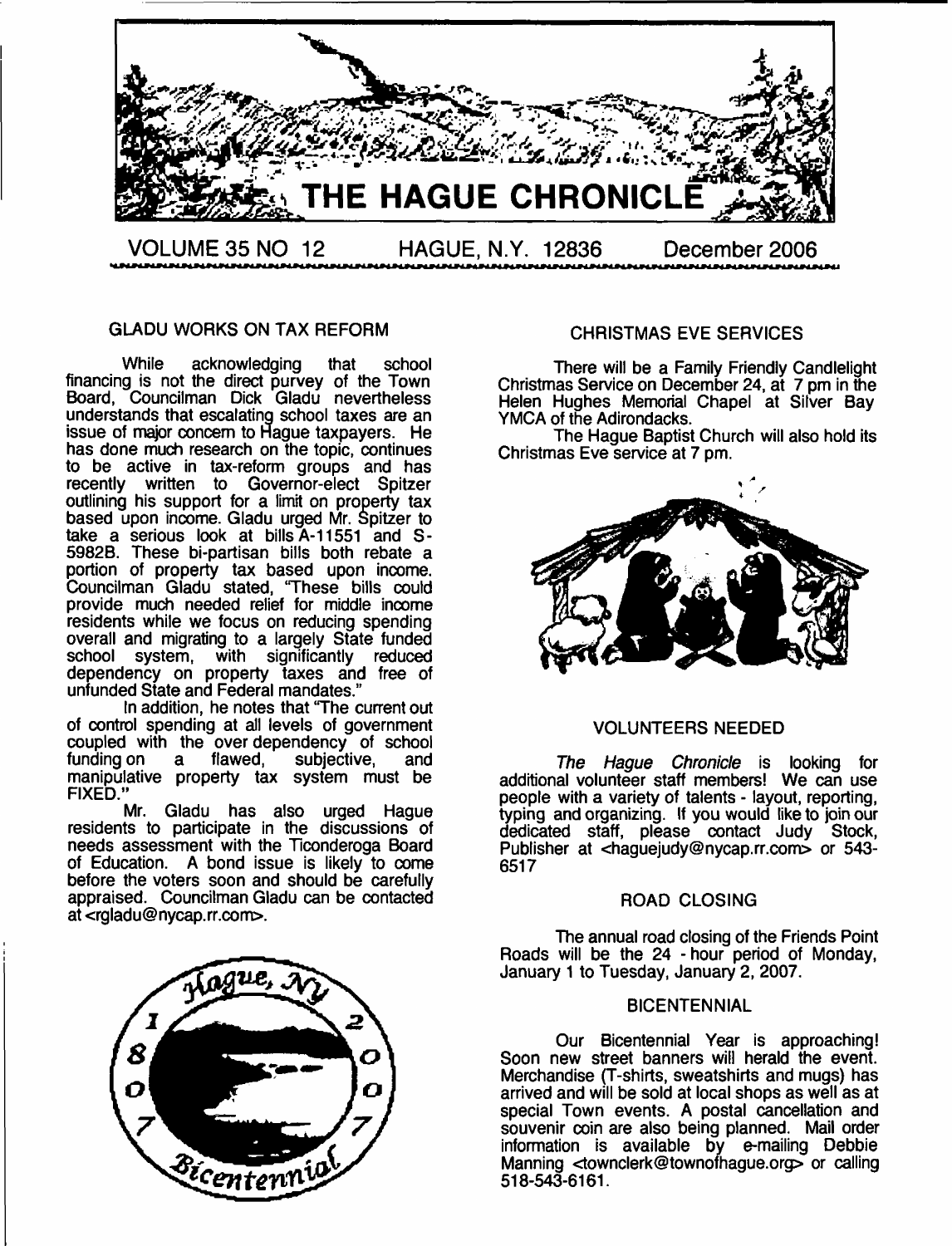November's monthly meeting was another success with the always entertaining comedienne, Gert Newton on the program. Election of officers was held for 2007 and the Senior Executive Board will remain the same as this year - Madeline Pelkey, President - Emily Cobb, Vioe President - Gladys Graser, Treasurer - Pat McDonough, Secretary.

The Senior Christmas Tree Shop held at the beach during the Holiday In Hague Weekend was a marvelous success. We sold 96 cookbooks that day! Not bad, folks! The holiday gifts, decorations, ornaments and, of course, the baked goods all sold well.

The Hague Senior's Christmas Gift Collection for our troops in Iraq reaped 7 boxes of small & sundry items of need to be sent to the Units of Warren County. A representative from the Glens Falls National Guard came to Hague for pick up. Bea Frasier and Christine lanson were in charge of this endeavor and they did a great job. We thank all endeavor and they did a great job. who contributed, especially the Walmart Stores who made a donation to the cause.

Our Annual Christmas Party was a very festive gathering attended by 65 gaily dressed, smiling people. The fire house was decorated The fire house was decorated beautifully and our caterer, Debbie Mackey, "The Gourmet Gal' and her crew again gave us<br>exceptional food service and presentation. The exceptional food, service and presentation. The door prizes were won by Ruth Huestis. Joan door prizes were won by<br>Steitz, Janice Smith, Tir Tim Costello, Hannah Cameron, Imogene Frasier, Pat Wania, Minna Jones, Donna Cameron and Gladys Graser.

The most exciting highlight of the affair was the announcement of Kate Hunter as Hague's 2006 Senior of the Year by the Chamber of Commerce representatives, David Dunn, Karen Laundree and<br>Sal Santaniello. A very special "Happy 100th Sal Santaniello. A very special Birthday Kate" cake was created by Debbie Mackey and enjoyed by all. Over the past many years, Kate was very active in town helping whomever and wherever she could, especially the Fish &<br>Game Club and the Fire Department Our Game Club and the Fire Department. congratulations to Kate!

The Club will meet next on the fourth Tuesday of January, the 23rd, at 1:30 PM at the Community Center. Our guest speaker will be Elizabeth Shriner of the Glens Falls Association for the Blind. While she is here she will also conduct an Eye Screening starting at 1 PM before the meeting and again after the meeting. If you would like to take advantage of this free eye health screening, please stop in - you are welcome. Plus, if you do come can stay for our meeting and refreshments! This is a good time to add "Join the Hague Seniors" to your New Year's Resolutions list.

*Merry Christmas & Happy New Year to all!*... mp

The Bicentennial edition of the Senior Citizen's latest *What's Cooking in Hague - Recipes and Reminiscences* by Chris lanson and Pat McDonough is much more than a cookbook. 300 copies were sold out in one month but it is available<br>again! To order contact Pat at contact Pat at<br>or Chris at <thefarm1 @capital.net> or Chris at [<gianson@nycap.rr.com>](mailto:gianson@nycap.rr.com) McDonough, 8980 Lakeshore Drive, Hague, NY 12836. The cost is \$9 per book and the additional cost for shipping and handling is \$2.50 (one book), \$2.75 (2 books), \$3.00 (3 books) and \$3.25 (4 books).

Please make out your check to "Hague Senior Citizens Club-Parade Fund". The books are also available in local stores.

#### HVFD THANKFUL FOR SUPPORT

By now most residents of Hague and its' surroundings should have received a letter from your Hague Volunteer Rre Department (HVFD) asking for your support as the year end approaches. For 2007 we submitted a request to the Town in the amount of \$195,000, the same as in 2006. We are attempting to hold the line on spending. However, this amount represents only about 90% of our operating costs,

and none of our major capital expenditure. We therefore must look to you, our neighbors, for the same support which you have so generously shown in the past, to help make Hague a better and safer place to live. If you haven't heard from us, and need further information, call

John Barber at 543-6870. business, in November there were 3 fire calls using 20 man hours, and 4 ambulance calls using 17.5 man hours.

During our November meeting Dean Wykoff was honored with a plaque and a certificate for Lifetime Membership in the HVFD in recognition of his many years of faithful service. At our<br>annual Christmas party on annual Christmas party December 9th our focus was for each member to bring a gift for

the Tiny Tim Christmas Fund. May your homes remain safe during the Holiday Season. ..jm

| Editor: Dorothy Henry<br>543-6633 | December 2006                                                                                                                                 | Publisher: Judith Stock<br>543-6517 |
|-----------------------------------|-----------------------------------------------------------------------------------------------------------------------------------------------|-------------------------------------|
|                                   | Hague, New York 12836-0748                                                                                                                    |                                     |
|                                   | <b>PO Box 748</b>                                                                                                                             |                                     |
| ito.                              | THE HAGUE CHRONICLE                                                                                                                           |                                     |
|                                   | address below. The Hague Chronicle is supported by its readers and you may send your yearly tax deductible contribution                       |                                     |
|                                   | The news deadline is six days earlier. Please send news or questions to <haguechronicle@nycap.rr.com> or to the</haguechronicle@nycap.rr.com> |                                     |
|                                   | THE HAGUE CHRONICLE is mailed out by volunteers on the Thursday after the third Tuesday of each month.                                        |                                     |



of the Year, Kate Conlon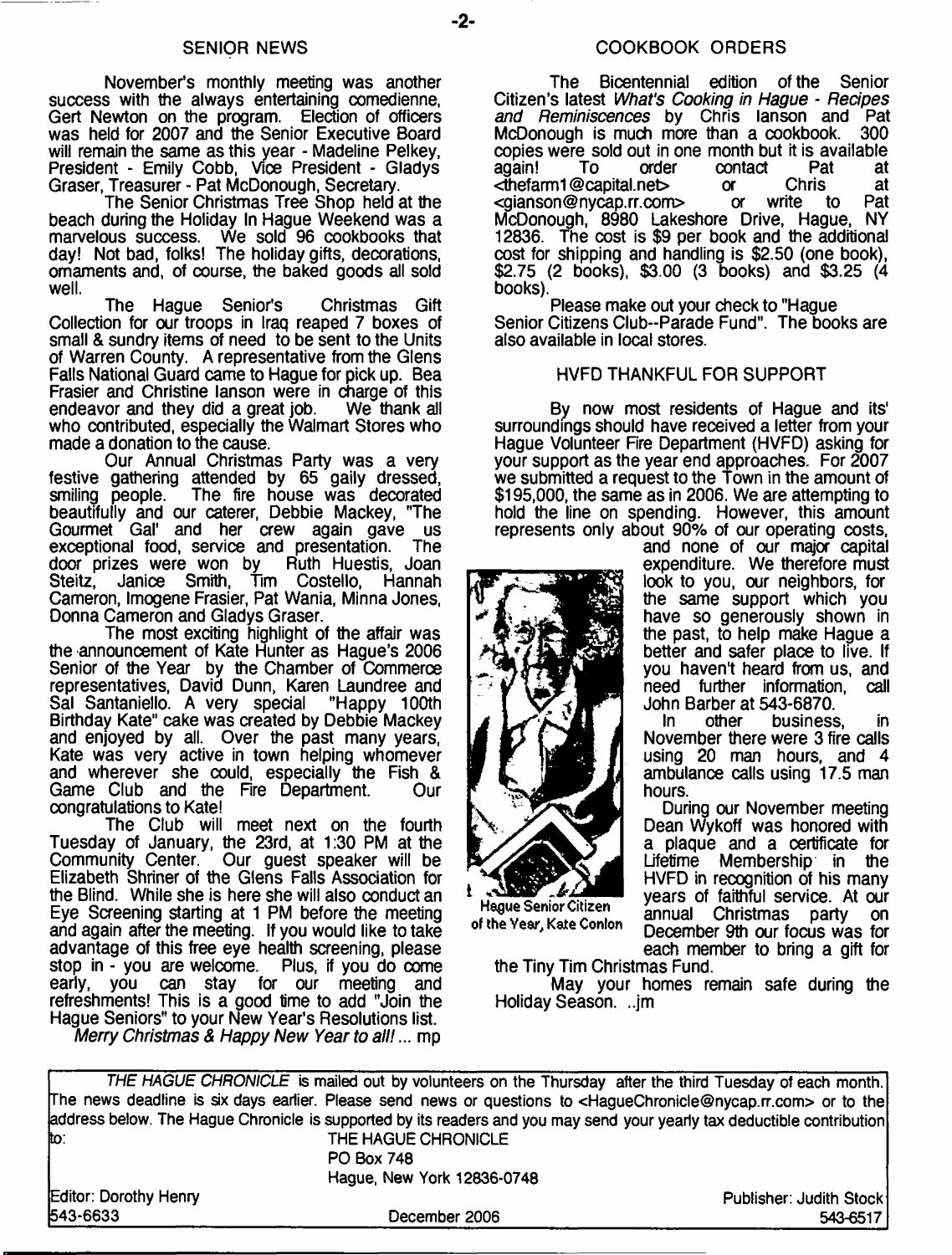-3-

Many patrons came through the shops of Hague on December 2 enjoying a wide array of gifts and holiday cheer. The winners of the Chamber of Commerce sponsored Wreath Decorating Contest were Anita Masten (1st) and Shirley Smith (2nd). Gift certificates were donated by the Hague Creek Cafe and the selection was done by votes of the patrons. Santa drew the winning name of Judy Stock in front of a group assembled at the Firehouse Restaurant for the door prize that contained gifts from each shop - Old Glory, Locust Inn (Sew & Sow Embroidery and Graphite Mt. Stoneworks), Hague Creek Cafe & Antiques, Carriage Barn and Uptown Store.

#### 2006 REAL ESTATE SALES

Records in the Warren County Clerk's office show the following sales in Hague for 2006. It is these sales compared to the valuations equalization rate.

From Graser to Rawson for \$150,000; DeVito to Berben \$32,000; Fish to Trudeau \$93,700; Trainor to Pagan-LaPointe \$36,000; Tier to Sisca \$800,000; Waters to Lee \$45,000; Dickson to Connolly \$450,000; MacArthur to NRLL EAST, LLC \$10,000; Disbrow to Amara \$50,000; Yaw to May \$75,000; Douglass to Brannigan \$590,000; Amara to More \$950,000; Hofstader to Johnston \$645,000; Hoffay to Trudeau \$74,900; unknown to Michels \$735,000; VanLeeuwen to Sills \$518,000; Weber to Corbo **Thompson to Corvo** Mastandrea to Braun \$153,000; Smith to Balouch \$215,000; Hotchkiss to Mackenzie \$120,000; Amara to Sgambati \$140,000; Stewart to Ross \$1,019,000; Rypkema to Bosi \$219,000; Rypkema to Bosi \$288,500; Rypkema to Bosi \$293,000; A. MacWilliams to M. MacWilliams \$200,000; Butcher to Butcher \$90,000; Jones to Butcher \$106,000; Commons Trst to R. Commons \$550,000; Malloy to Karp \$895,000; Balouch to Green \$55,000; NRLL EAST,LLC to McGuinness \$22,000; Zivica to MacPherson \$615,000; Cole to Phelps \$800,000; Voit to Fleischhacker \$185,000.

#### THINK SNOW



We have received two recent reports of items missing from homes in the Hague area. Rebecca Johnson and her family were visiting their home in Silver Bay during the weekend of December 2nd. She writes, "We had just pulled sets of snowshoes out of our garage for ourselves and kids to try on in anticipation of Winter use. We went in for lunch. When we returned to the garage later, someone had taken the snowshoes." The adult pair were a unique set of brightly oolored plastic called Grizzly Bears and made in Colorado. The children's snowshoes were red and purple and called Bear Cubs. If anyone can provide any information about these items please email Rebecca at <[Rebecca.L.Johnson@Dartmouth.EDU>](mailto:Rebecca.L.Johnson@Dartmouth.EDU) or call 603-863-1055.

Ruth and Sandy Lamb returned to their cabin in Wardsboro to find that 4 solar panels attached to frames (1 1/2 ft by 4 ft) were missing. These solar panels were their only source of electricity. Since it was during hunting season (between November 27 and December 4), they are hoping that some hunters on Bloomer Mt or the Tongue Mt area may have noticed something. There is a reward for information which leads to the return of the panels. Ruth may be contacted at 761-6125.

#### HAGUE BAY FROM AN OLD POSTCARD



**C. 1910**

#### MUSEUM EXHIBITS PLANNED

The Exhibits Committee of the Hague Historical Society has been working with consultant Virginia Westbrook to plan the displays for the Clifton West Room of the<br>Museum. They have sifted through many They have sifted through many wonderful pictures of old hotels, the Graphite mines, scenes on the Lake and people engaged in farming, mining, boating and hunting.

The room is being painted and new flooring installed by the Town. The Town Board has also agreed to cover the cost of the permanent displays and exhibit cases which will become part of Hague's historical treasury.

The Historical Society welcomes new members - the dues for 2007 will remain at \$5 per person.

For more information, or to tell us about the treasures in YOUR attic, contact Gale Halm at [<GJHalm@aol.com](mailto:GJHalm@aol.com)> , 543-6825 or Judy Stock at [<haguejudy@nycap.rr.com](mailto:haguejudy@nycap.rr.com)>, 543-6517.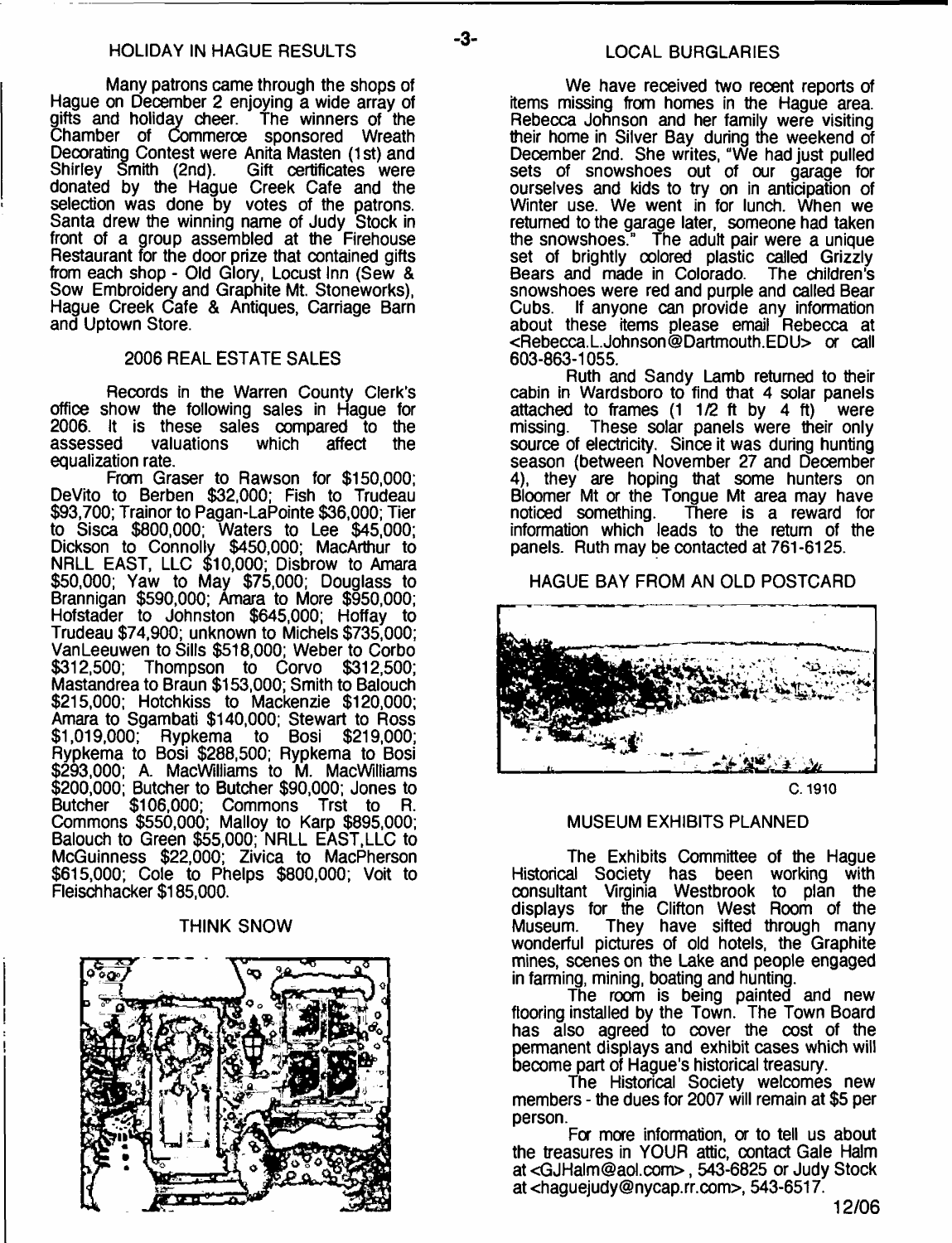#### ZONING BOARD OF APPEALS - 11/30/06

Chairman Robert Goetsch, Martin Fitzgerald II, Glenn McKee, Lindsay Mydlarz and George lanson were all present. Bill Pittman was absent and there was one vacant seat.

MACIONIS <26.6-1-1) 9500 Lakeshore Drive (TR-1) Contractor Lee Peters spoke to the applicant's request of a walkway addition which will be 48 feet from the lake. The Board approved the shoreline setback variance 5-0.

#### HUME (26.6-1-9) 34 Forest Bay Rd. N (TR-1R)

Mr. Hume was present for the hearing on his application for relief from the shoreline setback requirement for a small bedroom and 401 sq ft increase to an existing deck. The setback is increase to an existing deck. currently 44 ft and he requested that it be 39 ft to accomodate the additions. He then agreed with a recommendation to change the setback to 41 ft although Mrs. Mydlarz stated that she would like to see less infringement on the shoreline. Approval (4- 1) was given the deck addition with the conditions that the addition, with overhangs, will be 41 feet from the lake, the new screened in porch will never become living space, and gutters will be installed with their runoff directed away from the lake.

#### SHEEHAN (25.3-1-16) 9394 Graphite Mountain Road (OC-I/OC-II)

Surveys have shown that a fence that Mr. Sheehan put up is predominantly on the Perry Girard property. Mr. Sheehan needs a variance for a six foot fence and would like to maintain an 8 inch setback from the property line but asked that any decision be tabled until the spring. He would also<br>like to postpone the removal of the fence. The like to postpone the removal of the fence. Board noted that since the fence is in noncompliance it must be removed.

Other Business: Mary Lou Doulin has submitted her resignation to the Town Board. In December she would have completed her second term as a ZBA member. The other members expressed their members expressed their thanks for her service on the Zoning Board.

#### PLANNING BOARD -12/7/06

Chairman David Swanson, John Brown, Pam Peterson, Roily Allen and Tim Costello were present. Peter Foster was absent and one seat was vacant.

KOSTIDES (26.17-2-2) 8 Lakeshore Terrace (TR1) A new plan for subdivision of a 4.02 acres parcel into 3 lots was presented.<br>scheduled. Mrs. Peterson a Mrs. Peterson, an abutting neighbor, recused herself from the discussion.

#### STRYCKER (43.17-1-3) 35 Springdale Manor Drive (TR-1)

The applicant has requested that the application for replacing a current one story house with a two story house be tabled until the January 4th meeting. The ZBA approved the variance for percent increase in square footage and shoreline setback at their October meeting.

### PLANNING cont

#### HUME (26.6-1-91 34 Forest Bav Rd. N (TR-1R)

The application for an addition to a pre-existing legal non-conforming house and an existing deck was approved. In 2002, a new 500 gal concrete septic tank was installed which is not adequate for a 3 bedroom house but the property is located in the Proposed Town Sewer District #2. After much discussion on the wording, conditions were set to ensure the proper sewage disposal.

Old Business: The Board again discussed the 25% limit in increase of square footage for nonconforming structures. Robert Goetsch, Chairman of the Zoning Board, gave his opinion that it was an unnecessary rule. He felt that the issues would be covered by the building codes, height restrictions and set-back restrictions.

#### TO OUR READERS

The Hague Chronicle again reminds its readers that our reports of the Zoning, Planning and Town Boards are not the official minutes nor are they meant<br>to be completely comprehensive. We include to be completely comprehensive. information which in our opinion is most newsworthy for our readers within the space that we have.

#### TOWN BOARD - 12/11/06

Supervisor Dan Belden and Town Board members Art Steitz, Dick Gladu, Edna Frasier and Tom LaPointe were present for the 6:30pm meeting which was held a day earlier than usual. Nancy Young recorded the minutes.

A moment of silence was held for Chester Frasier and Debbie Bly Hicks.

In response to a comment by Rudy Meola on the fewer number of people at the Christmas party breakfast, Supervisor Belden said that the Town and the Chamber will work to hold it at a better time.

On another matter, Mr. Meola questioned what steps are being taken to implement the junk law. Councilman Gladu stated that he is working with ZEO Cathy Clark to put out a year-end report.

#### Committee Reports:

Buildings & Grounds/CC - Maintenance continues on the Community Center. A request has been received from Dick Dunklee, whose home is across from the Highway Department, that siding be put on the new salt shed which would match the Town shed.

Enhancement Committee - Board member Frasier reported on the work of the committee which met with Elan Planners in November. They reviewed plans for improvements to the walkway along the boat launch and preliminary concepts for a small park where the American Legion building stands. Supervisor Belden noted that he is still working with the State to dear up ownership of parts of that area. The Board will again meet with Elan Planners in January with the hope that both projects will be finished by Memorial Day.

CARE program - Board member Frasier reported that there seemed to be more coming each week and donations have been made from the Rotary Club, Silver Bay, the Catholic Church and from the Post Office collection.

Con'd on p. 5 - Town Board 12/06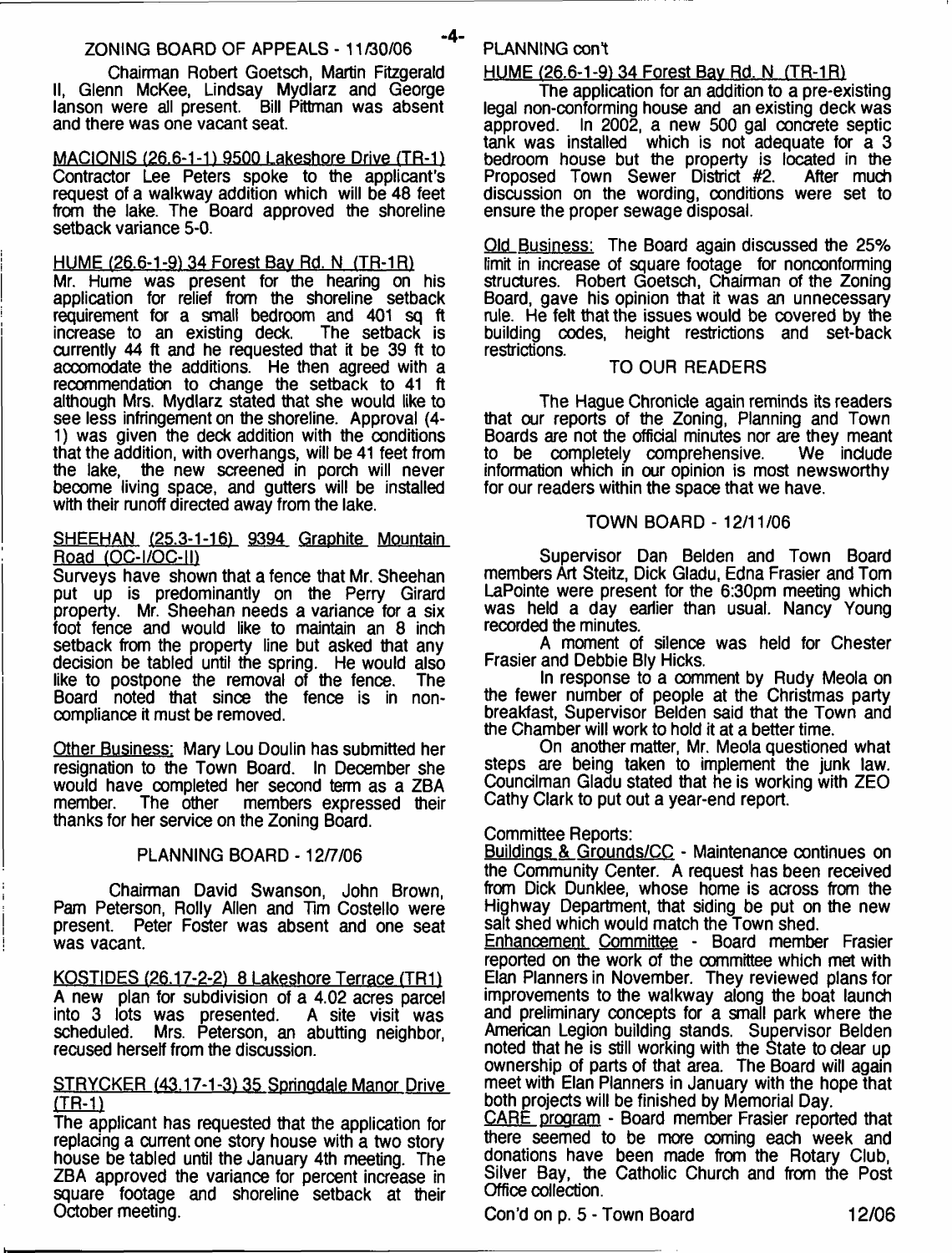Finance - It was reported that they want to keep the money tied up in CD's until the 28th. (Mr. Meola spoke to the *Hague Chronicle* about his oontinued concern that there are large sums in additional funds which are not being invested in CD's. The bank statements show balances which more than adequately cover current expenses.)

Highway - Councilman Gladu reported that the Highway budget is in good shape through December 5 with 75% of the budget expended. Highway Superintendent Don Smith stated that the new highway personnel are being trained and doing well.

Museum & Historian - Council member Frasier reported that there have been 2 quotes for flooring for the Clifton West room of the Museum. The Board approved the bid by Ti Paint.

Personnel - Committee members Gladu and Frasier have reviewed the employee manual and will have recommendations.

Plannina/Zonina/Stormwater - Supervisor Belden indicated that the Town is still in the running for the grant money to fund the capital costs of the new district.

Recreation/Promotion - Councilman LaPointe<br>reported that the Park has "no geese, no reported that the Park complaints, and no grass problem" and that the snowmobile club continues to work on projects and that the maps for trails will be available.

**Under other business, the Board:**

- reappointed Barbara Belden to the Board of Assessment Review.

- appointed Erwin Siwek, Pine Cove Rd, to the Planning Board effective immediately.

- declined a request for a \$100 donation from the LGLC for a screensaver. It was felt that taxpayer money should not be used for this type of request and additionally noted that every donation of land to the LGLC takes more property off the tax rolls.

- approved passing a request for the use of the gas card at the highway garage by Hague Sno-goers for repairing trails to Warren County. The legality of this use was questioned by Mr. Meola.

- approved permission for the Sno-goers Club to repair the trail sections in Town. They will need permission from Mr. Pedlow for the section on his property or will have to bypass it. The Club members are covered under insurance which is supplied by the state. The trails are for anyone snowmobiles, cross-country skiers, snowshoeing, etc.

- accepted a petition against the noise ordinance to put on file. Councilman Gladu said he had just received the petition signed by about 90 against a noise ordinance and parking restrictions. He reported that he had sent out Version 6 of the proposed noise ordinance to the committee. He will ask the Board to approve a permissive referendum to vote on it after a public hearing. The vote would probably take place in the second quarter of the year.

Under new business, the Board:

- approved the hours of 8am to 4pm with a 20 minute lunch for all Community Center staff to take effect on Jan 1st.

- approved a request by Stephani Nast and Kelly McCoy from Hague to work with Town Clerk Debbie Manning on their Ticonderoga High School Senior Project.

- was requested to let the Supervisor know if anyone was going to the meeting of the Association of Towns.

approved Health Insurance Plan #203 (instead of #202). The savings to the Town should be about \$10,000 for the year.

- approved Dec 28th @ 4:30pm for the end of year meeting.

- approved Jan 3rd at 6:30pm for the Organizational meeting.

- approved a resolution for Warren County Snow & Ice removal for 2007.

approved a request by the Haque Historical Society to allocate funds for the new exhibits for the Clifton West Room of the Hague Historical Museum.

- approved a motion to express appreciation to Debbie and Mike Manning and their children who decorated the community center and did the work for the party.

Dick Gladu reported that the county tax rate for Hague will be 3.297 per thousand which is up from 2.789, an increase of 18%. This rise is due to the equalization rate since the county budget went up only 3.2%. If the Town Board had not already left \$500,000 of its sales tax revenue with the county, Hague residents would pay even more.

Before the meeting adjourned at 8pm, members of the audience had an interesting exchange with the Board members concerning taxes, government and state mandates.

### WINTER CARNIVAL PLANNING

There will be a Winter Carnival Planning Meeting on Monday, January 8th at 6 pm at the 44 Overbrook Road home of Ken and Judy Schultz. Anyone who would like to volunteer for this weekend is most welcome. For new ideas or suggestions a further information, please call Judy at 543-6769.

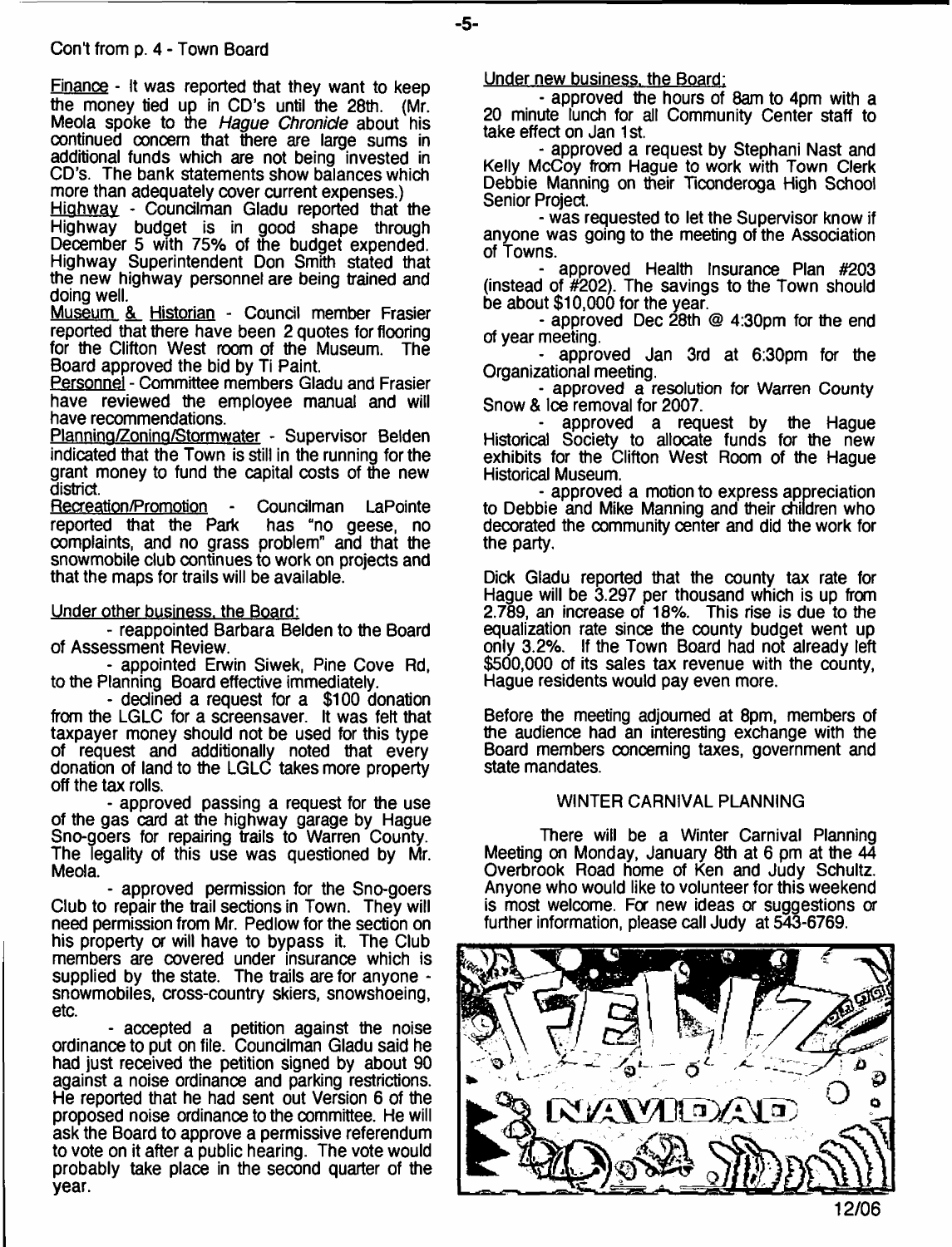## **-6-** THE THREE SISTERS



**Sisters Margaret Del Signore, Hannah Cameron and Kate Hunter (seated)**

Charles and Mabel (Elethorpe) Conlon, who lived in West Hague, had Ernest (b.1902) and Wilbur (b. 1904) followed by Kate who was born on February 18, 1907. Brother Wally was born in 1911 followed by Elizabeth in 1915, Hannah on January 25,1917 and Margaret on March 9,1922.

In October 2005, Katie Conlon Hunter, Hannah Conlon Cameron and Margaret Conlon DelSignore met in the library of the Heritage Commons Nursing Home with Judy Stock, Dottie Henry and Holly de Buys to share memories of their growing up in Hague. These sisters have wonderful stories to tell sometimes in rapid fire coordination and sometimes in a jumble as they each talk at the same time! Anyone listening to their stories can appreciate a wonderful bond among them and the terrific sense of humor that they share. A brief sample follows in response to questions Holly asked.

'What fun memories do you have growing up on a farm?"

Marg: There are too many of them.

Kate: Trying to ride an oxen like horseback.

Marg: She's telling you the truth.

Kate: I was bom with the boys, I didn't have girls so I had to play with the boys. We didn't have any horses then - we had oxen. So we had to practice ail this stuff on the oxen. Pretty slow they were but we got there. I rode horseback, shot guns and did everything the boys did. I was about 9-10 when I learned how to shoot a gun. I hunted for deer and bear anything that come along.

Marg: One night Mom came home and found one of the oxen in the kitchen because it was cold outside. They got the ox in the kitchen and couldn't get it out.

Kate: He'd play sick and he'd play everything, he was just an old lover he was. He would go anyway and do anything we wanted.

Marg: But you couldn't get him out could you?

Kate: No, we couldn't get him turned around. We finally got him out just before Mom and Dad got home.

#### What is your scariest moment?"

Hannah: I know what Margaret's is - when I dressed up in my brother's clothes.

Marg: We were out raking hay. Ma said you peel the potatoes and get them ready for supper. So they were all out raking hay and I had the potatoes peeled. I went out in the field where they were and Ma didn't want me out there so she said you get back there and get those potatoes boiled.

Hannah had gone back to the house, had gotten into my brother's long winter underwear with no hands, no feet, no head or nothing - all buttoned up and **T** went back to the house and she stood there at the door and when I went in that is what I saw - it was worse than Ichabod Crane. She scared the daylights out of me. Hannah: Ma ended that.

"Do you remember when you got electricity in your house?"

Marg: Oh, yes. It was after the war. In 1947-48, Gordon Cameron said he wasn't going to sit in the dark for the rest of his life - and went after the electricity and let me tell you he pushed Niagara Mohawk. And they haven't worked on that line since.

Hannah: Remember Pop used the horses to pull the wire. Gordon didn't back off for 5 seconds. He was going to have a telephone and electricity. Hague had electricity before we did. The school had it in 1927.

"What would a typical school day be like for you?"

Kate: "Hurry up and get your dinner basket. Did you get your books? Did you get all your papers?" Marg: "Buckle up your overshoes."

Kate: Ma'd shoot us out the door one by one.

Hannah: If Dad was out working we'd have chores to do.

Marg: She (Kate) had the milking of the cow. I made sure I didn't learn how. In the morning and at night we had a lantern.

Hannah: He had sheep, he had hens, he had everything.

Kate: I like to milk pretty good, the rest of the girls didn't.

Marge: I didn't. I'll be honest I didn't.

Editor's note: Kate will celebrate her 100th birthday on February 18th. Congratulatory cards can be sent to: Kate Hunter, Heritage Commons, 1019 Wicker Street, Ticonderoga, NY 12883. 112006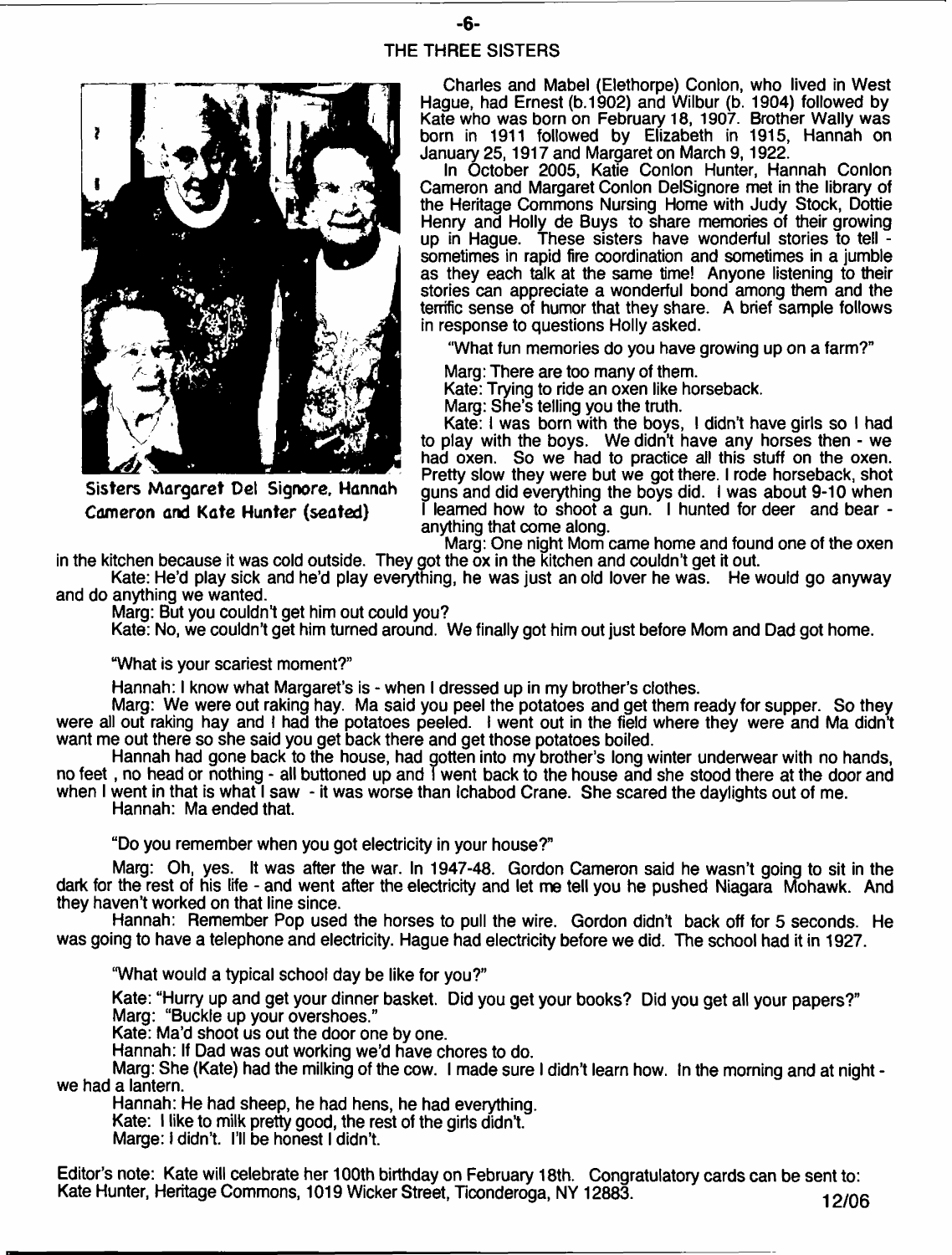## *- s o u m i m s -*

BORN: A son, Colin Patrick Cartwright, on 17th, 2006, to Kelli and Patrick Cartwright, Castleton, New York. Grandparents are Adelaide and Alton Cartwright, Friends Point.

DIED: Debbie Bly Hicks, 47, of Martville, NY at home on December 1, 2006. Debbie was a 1977 graduate of Hague High School. She is survived by her husband, Michael and children Jamie and Tyler of Martville, her mother, Shirley Smith of Hague and her sisters, Bonnie Bly McCarty and Cindy Bly McGuire, both of Florida.

DIED: Chester Frasier, 54, of West Hague Road, on<br>November 24, 2006. Chet was a longtime November 24, 2006. Chet was a longtime employee of the Town of Hague highway department. He is survived by his wife Rosemarie, his daughters Bobbie Jean Fish and Brandy Lynn Laftowski and his brothers Dale, Charles, Buffer and Dean and sisters Donna Bain, Robin Nowc and Frances Dunsmore.

CONVALESCING: Dottie Henry, *Hague Chronicle* editor, at the Wesley Health Care Rehab in Saratoga Springs. We hope she will be up and about soon.

#### HAPPY HOLIDAYS

This truly is a holiday season with people of many different faiths celebrating at this time of year. Christmas is a time of Santa Claus and the reindeer but for Christians the true meaning is that of the birth of Jesus with the traditional date used as December 25th. There are many ways to say "Merry Christmas" - among them the Spanish phrase "Feliz Navidad."

The Jewish celebration of Chanukah (also known by different spellings such as "Hannukah"), the Festival of Lights, is a celebration of the victory of the Maccabees and the rededication of the Jerusalem Temple. It also commemorates the miracle of the oil that burned for 8 days. This year it is celebrated from December 15-23 and each night another candle is lit on the menorah and children play the "dreidel game."

Kwanzaa is a celebration of family, community and culture by African-Americans from December 26 - January 1, 2006.

In Islam, the celebration of Eid-al-Adha falls on December 31, 2006.

And people of all faiths who like a good party, celebrate New Years Day on January 1st.

We hope all our readers enjoy this holiday season and we extend wishes for good health and happiness to you and your families. happiness to you and your families.





**-7-**



TMS HONORED STUDENTS

The Ticonderoga Middle School has announced the list of students for academic achievement (Honor Roll) and citizenship/role models (Sentinel Merit). Congratulations to all the Hague students who are doing so well in Middle School. 100% of the Hague 6th graders are on the Honor Roll!

Grade 6 - First Honors Grace Ginn Bryana Goetsch Chelsea Kearns Karney Manning Shane Swinton

Grade 6- Second Honors Olivia Bissell Kenneth Deragon

Grade 6- Sentinel Merit Society Olivia Bissell Grace Ginn Bryana Goetsch Chelsea Kearns Karney Manning Shane Swinton

Grade 7- First Honors Corey King William Lawrie Harley Trudeau

Grade 7 - Second Honors Edward Kearns Walter Porter

Grade 7 - Merit Society Corey King William Lawrie Walter Porter Harley Trudeau

Grade 8 - First Honors Jennell Coffin Kaylene Ross

Grade 8 - Second Honors Dillon Lafferty Autumn Winney

Grade 8 - Merit Society Jennell Coffin Kaylene Ross

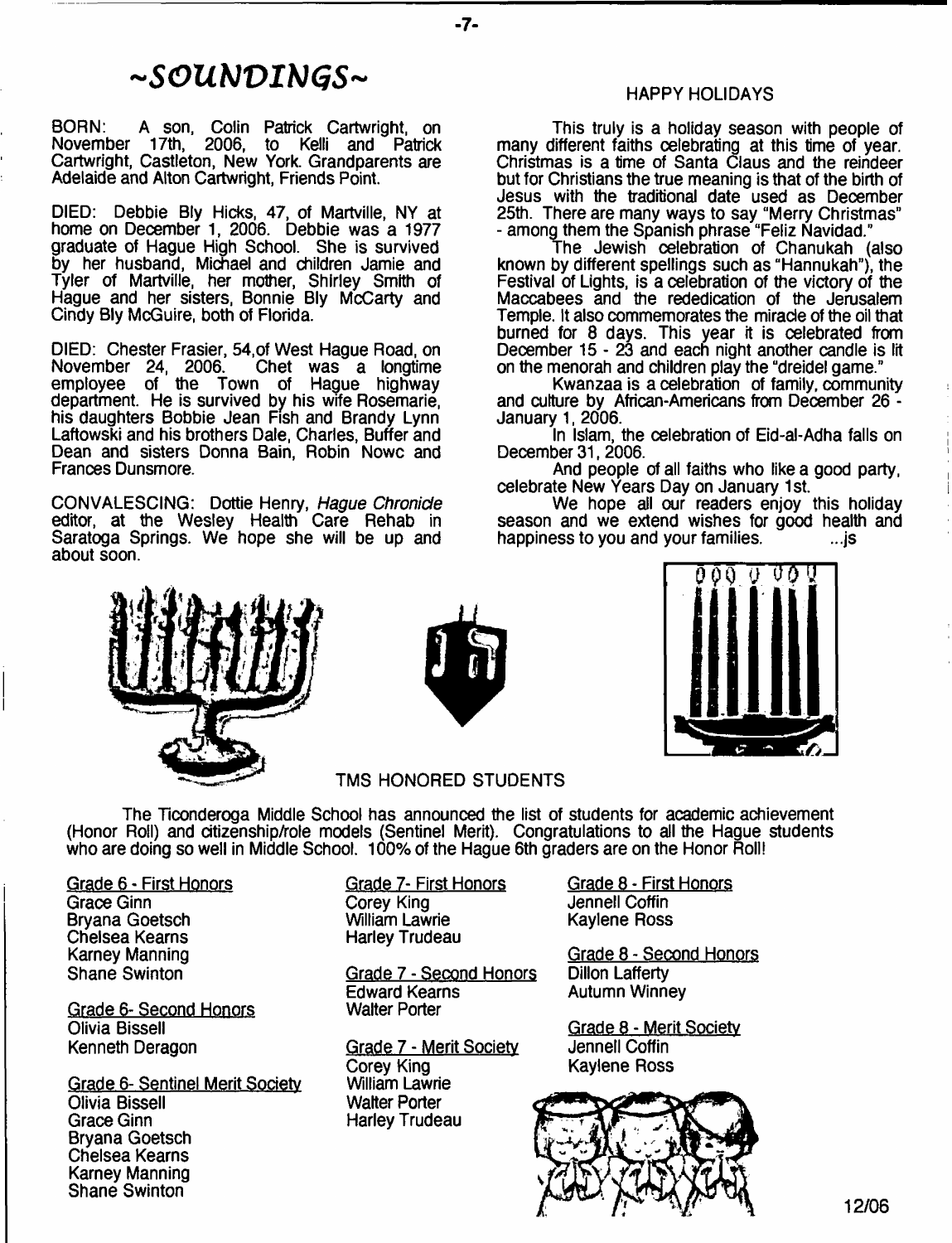News from the Lake George Land Conservancy (LGLC) this month includes an announcement of the donation of a 60-acre land donation located in Hague. It is expected that the land will be transferred to the state to be included in its forest holdings in Hague. The donation was made by John Barber of Hadley, owner of Evergreen Timber and the Hunt Lake Land Holding Company.

In response to questions it may be noted that the donor is unrelated to John Barber of Silver Bay, a director of the Fund for Lake George and *The Hague Chronicle*.

The LGLC also invites the public to join in their Winter outings. There are no fees but pre-registration is required for each event as space is limited. Contact the LGLC at 644-<br>9673. email <shoffman@tnc.org>. or visit 9673, email <[shoffman@tnc.org>](mailto:shoffman@tnc.org), or visit <[www.lglc.org](http://www.lglc.org)> for more information.

On January 6 from 9:30 am to 3:00 pm there will be a Guided Cross-Country Ski trip for experienced skiers on Cat and Thomas Mts. Preserve, in Bolton. This challenging trip on old logging roads will reward participants with expansive views of the frozen southern Lake George basin below.

On February 3 starting at 9:00 am, the LGLC will lead atrip to Dome Island. You can snowshoe, walk or ski over a mile of frozen Lake George to explore Dome Island.

Owl Prowls will be held on March 3 at Gull Bay Preserve in Putnam and on March 16 at Cat and Thomas Mts. Preserve, starting at 6:30 pm. On this night-time outing you can learn about our local owls and listen for these nocturnal hunters during the hike.

The LGLC also announced that it is going to be part of a special fundraising event "I Am More Than My Cancer: An Adirondack Winter Weekend Celebration" on February 2 to 4, 2007. This event will benefit The Expedition Inspiration Fund For Breast Cancer Research and is sponsored by the Lake George Kayak Company and the Sagamore Resort, which will be home base for all activities. This multifaceted weekend is both a fundraiser and<br>an opportunity for both novice and opportunity experienced adventurers to come together and to celebrate life.

Weekend activities will include a snowshoe trek at the LGLC's Cat and Thomas Mts. Preserve, "high fun" - learning the ropes of The Lake George Kayak Challenge Course, a bonfire/tribute flag ceremony, candlelight labyrinth walk on frozen Lake George, plenty of good food, drink and pampering at the Sagamore Resort. For more information please call the Lake George Kayak Co at 644-9366, or contact the Expedition Inspiration office at <www. exped ition inspi ration. org>.

Cornell Cooperative Extension and Warren County Disaster Preparedness Office are offering a free Winter Safety booklet. Topics include winter storm preparedness and response, protecting plumbing during the winter storm, ice dam prevention on roofs, staying warm in an unheated house, carbon monoxide poisoning, helping kids cope during a storm, animal safety in winter and winter weather terms.

Call Cornell Cooperative Extension at<br>518-668-4881 or 623-3291 or email 518-668-4881 or 623-3291 or email  $\leq$ warren@comell.edu $>$  or stop by the office at 377 Schroon River Road, Warrensburg NY to obtain this free booklet.

#### ADIRONDACK COUNCIL CRITICAL OF APA

The Adirondack Council, whose mission is to ensure the ecological integrity and wild character of the Adirondack Park, has released its third report, entitled *Swept Under the Rug*, critical of the Adirondack Park Agency (APA). The first two Adirondack Park Agency (APA). reports "documented a backlog of thousands of enforcement cases that had built up over more than 20 years." And now according to Executive Director Brian Houseal, "those unresolved cases have all been swept under the rug."

This new report documents shortcomings in the APA's compliance abilities. Houseal stated, "Would-be violators must laugh when they hear each (APA) officer has nearly a million acres of land to watch."

All three reports are available on the<br>Adirondack Council's website at Adirondack Council's website at [<www.adirondackcouncil.orgfreports2.html](http://www.adirondackcouncil.orgfreports2.html)>

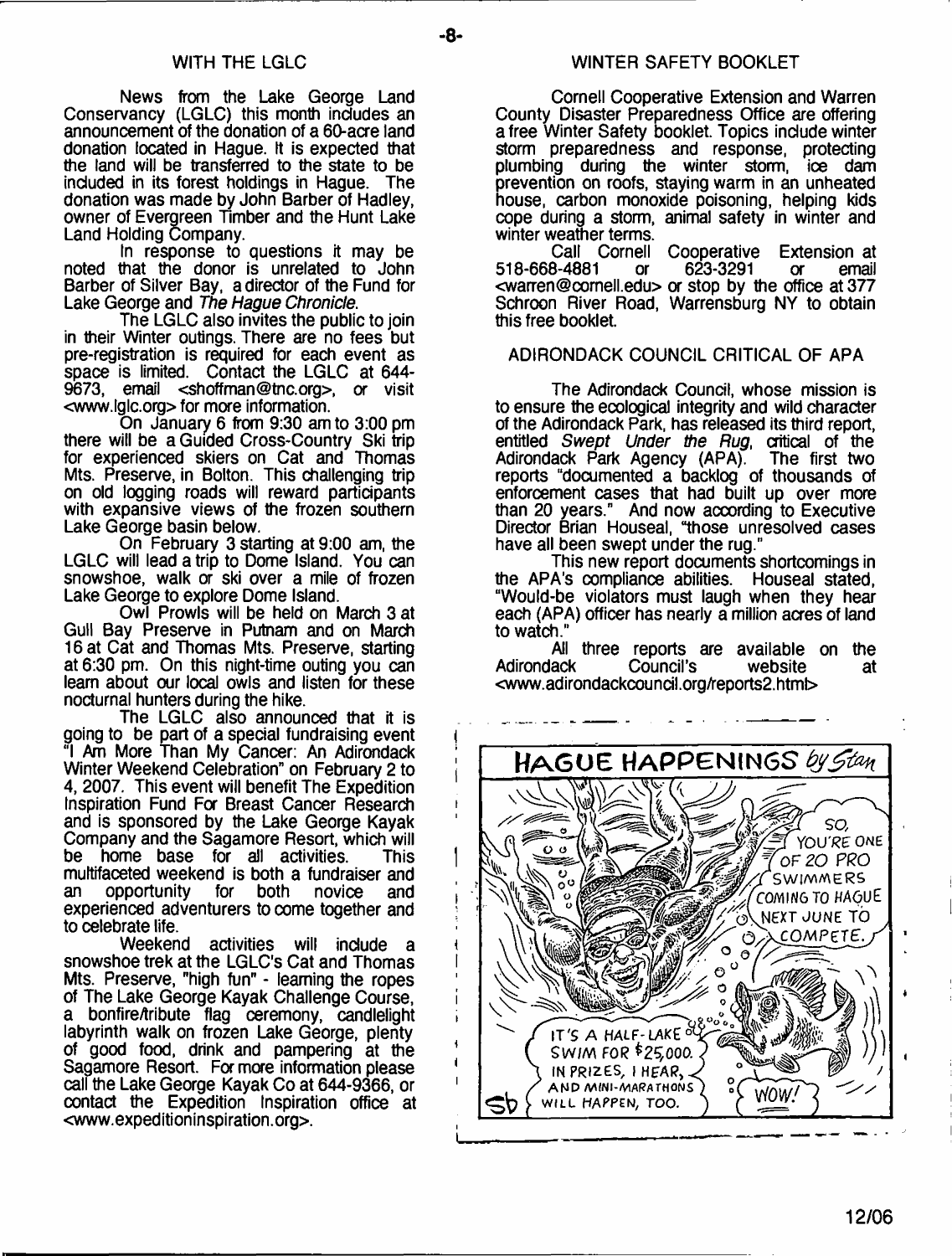## $\mathcal N$  AT URE NEW S

 $9y$  Nancy Wotton Scarzello

#### Gifts from the Lake

"Live each season as it passes; breathe the air, drink the drink, taste the fruit, and resign yourself to the influences of each...Be blown by all the winds. Open your pores and bathe in all the tides of nature, in all her streams and oceans, at all seasons... Drink of each season's influence as a vial...For all of Nature is doing her best each moment to make us well. She exists for no other end...Why, Nature is but another name for health" *Henry David Thoreau.*

And this is how the spirit of the Lake stirs in me a vision of health and well being that can be evoked through even a thought. Whether I am physically there or not, the *life* of the Lake can be felt within and the pure strength of it can alter my mood or physical self in positive ways that defy description  $\sim$  but I know I am not alone in feeling this healing power of the Lake. There is something about the water.

Many have expressed their thoughts on this phenomenon leading me to believe that anyone who has experienced Lake George must feel the same. There have been many prominent people in history that have extolled the beauty and spirit of the lake: the explorer Samuel de Champlain; Father Isaac Jogues who in 1646 changed the name from the Iroquois "Lake Andiatrocte" to "Lac du Saint-Sacrament," a name that was used until the English changed it to Lake George in 1755 (i find it interesting to note that although the lake was named for "King" George, it is known as the "Queen" of American Lakes); statesmen and presidents like Thomas Jefferson; the artists that have flocked to these shores for inspiration, from those of the<br>Hudson River School and Georgia O'Keefe, to Georgia O'Keefe, photographers like Seneca Ray Stoddard and Carl Heilman, II. But it is not through these people that I know that there is something special about this lake. It is through those friends and family that have shared their love for this place that I know that I am not the only one who feels a draw to come here for health and healing of the mind, the body and the spirit. I am not the only one who knows that there is something about the water...

And so, this holiday season, let us be mindful of the gifts that we have received from the Lake, and find ways to give back to the Lake and share those gifts with others. Financial contributions to organizations formed to protect the Lake are always welcome: the Fund for Lake George, the Lake George Association, and the Lake George Land Conservancy. But those are not the only ways. Gifts of service are just as needed: serve on town boards, civic<br>involvement, beautification projects, environmental involvement, education. Share lake experiences with others: take a kid fishing in the early morning stillness, go sailing and feel the wind upon your face, swim underwater and open your eyes and be grateful that here  $\sim$ in this water $\sim$  you can, walk upon the ice and stand in the center of the lake surrounded by mountains that hold her. I honestly feel that the most meaningful gift we can give is our own personal relationship with the Lake- receiving her gifts with love and gratitude and in turn, reflecting that relationship in our thoughts, words and actions ~ the greatest gifts of all if given freely from the heart. "There are a thousand ways to kneel and kiss the

earth" *Rumi.*

#### **Happy Holidays!**



**-9-**

This month we welcome our new Weather reporter JoAnne DeFranco. JoAnne, an avid gardener, has an embroidery business called Sew & Sow and works with her husband David DeFranco, Hague Town Naturalist, in their family landscaping business.

## ■W E fl'r t & R *tSo t 'es*

## *(nt Joftnne V eTranco*

#### November 15 - December 14, 2006

The past four weeks we have experienced a roller coaster ride of temperature November is typically the cloudiest month of the year. November 2006 did not vary from this pattern. We saw very little sun and most days were overcast and gray.

November 17-19 temperatures dropped into the 40's. At Thanksgiving, Nov 23, we had heavy rain but on the 24th temperatures shot up to 60. On Sunday, Nov 26 temperatures dropped again causing roads to be slick- black ioe was reported in several locations. Nov 27-30 there was another warming trend with high's back in the 60's. Friday 12/1 was another bleak, rainy, windy day. Toward evening, as a cold front moved in, we were treated to a great lightning show and thunderstorms. Dec 2-6 there was a full moon and temperatures dipped into the 20's. Most of us went searching for the winter jacket Our first accumulating snow<br>a on 12/7 with about 2". The flurries occurred on 12/7 with about  $\tilde{Z}$ ". following day, Dec 8, was our coldest day (13 degrees) with wind chills in the negative.

On Dec 9-15 the temperatures moderated again into the upper 40's. There were several sunny days and a few showers. On Dec. 14 we were really rocking in Hague as the temperature reached 50! The question, 10 days before Christmas, on everyone's mind is "will it be a white Christmas?"

For those readers following the Space Shuttle DISCOVERY: You can see the shuttle in the night sky in Hague on the following days and times:

|       | Wed Dec 20   | $6:17$ pm          | Duration: 1 minute |           |
|-------|--------------|--------------------|--------------------|-----------|
|       | Thurs Dec 21 | 5:02 <sub>pm</sub> |                    | 3 minutes |
| Fri I | Dec 22       | $5:21$ pm          |                    | 2 minutes |
| Sat   | Dec 23       | 5.40pm             |                    | 2 minutes |
| Sun   |              | Dec 24 5:59pm      |                    | 2 minutes |

Check on the internet at<br>spaceflight.nasa.gov>. Click on [<www.spaceflight.nasa.gov>](http://www.spaceflight.nasa.gov). "REALTIME DATA" and type in <Ticonderoga> for location.